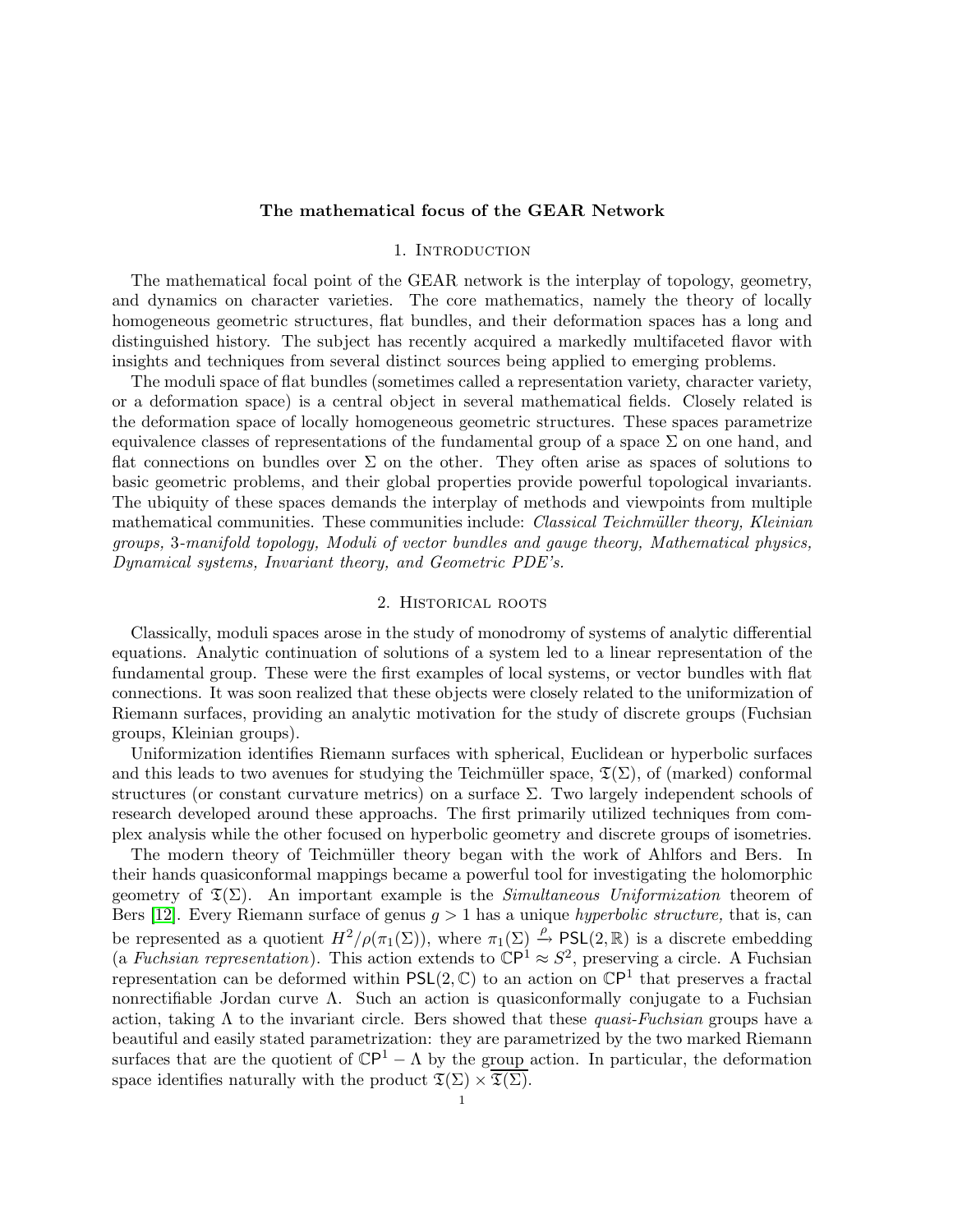These representations correspond to hyperbolic 3-manifolds homeomorphic to  $\Sigma \times \mathbb{R}$ , which can be naturally compactified to  $\Sigma \times [-\infty, \infty]$  using the compactification of  $H^3$  as a closed ball. These ideas were later extended to other 3-manifolds by Maskit, Marden and others to describe the deformation space of hyperbolic structures of a certain nice type ("geometrically finite manifolds") explicitly in terms of conformal structures on ideal boundary components.

At roughly the same time, Mostow [\[92\]](#page-10-0) proved his strong rigidity theorem, that for closed hyperbolic manifolds of dimension  $\geq 3$ , every homotopy-equivalence is homotopic to a unique isometry. This was extended to finite volume complete manifolds by Prasad several years later.

The stage was set for Thurston's revolutionary work in the late 1970's on hyperbolic 3 manifolds. The topological theory of 3-manifolds had provided basic decomposition theorems due to Kneser, Milnor (for connected sums) and Jaco, Shalen and Johannson (for sums along tori). Thurston realized that the basic building blocks in these decomposition theorems should have locally homogeneous Riemannian structures. He proceeded to prove this *Geometrization* Conjecture for a large class of 3-manifolds. The deformation theory of Kleinian groups, based on simultaneous uniformization, played an important role in Thurston's proof.

Thurston's work in dimension 3 crucially involved ideas from his work in dimension 2. He introduced fundamental objects, measured foliations and measured geodesic laminations, that provide both infinitesimal and asymptotic versions of deformations of hyperbolic structures on surfaces [\[14\]](#page-7-1). Although his work was based in hyperbolic geometry and topology, it was deeply connected to objects like quadratic differentials that are central to the complex analytic study of Teichmuller space. This helped reunite the two strands of Teichmuller theory.

The Mapping Class Group  $\text{Mod}(\Sigma)$ , the group of diffeomorphisms of a surface up to isotopy, acts on Teichmuller space  $(\mathfrak{T}(\Sigma))$  with quotient equal to the moduli space of structures. Thurston defined a Mod( $\Sigma$ )-invariant compactification of  $\mathfrak{T}(\Sigma)$ , which led to a classification of elements of  $Mod(\Sigma)$ , analogous to Jordan normal form for matrices [\[106\]](#page-11-0).[\[44\]](#page-8-0). This demonstrated both the power of using dynamics to study spaces of geometric structures and the degree to which such spaces provide interesting examples of groups actions. Furthermore, the space of (projectivized) measured foliations which forms the boundary of this compactification has a natural simplicial structure. Combinatorial structures are a powerful tool for studying both the space  $\mathfrak{T}(\Sigma)$  and the group  $\mathsf{Mod}(\Sigma)$ . Finding combinatorial objects to associate to other deformation varieties, is an important goal of current research.

Another significant development came from completely different direction. Inspired by gauge theory for the weak interaction, Atiyah, Singer and Hitchin [\[5\]](#page-7-2) began the study of  $SU(2)$ instantons, and quickly realized that this theory provided an analytic framework for the theory of stable vector bundles in algebraic geometry. Soon the analytic cornerstones were supplied by the work of Uhlenbeck [\[112\]](#page-11-1) and Taubes [\[105\]](#page-11-2), which led to Donaldson's startling discovery [\[40\]](#page-8-1) of the vast difference between the smooth and topological categories in dimension 4 (coming on the heels of Freedman's spectacular work on topological 4-manifolds).

In dimension 2, Atiyah and Bott [\[4\]](#page-7-3) used gauge theory to give a new understanding of the moduli space of stable vector bundles over Riemann surfaces, which by the work of Narasimhan-Seshadri [\[93\]](#page-10-1) corresponds to surface group representations in compact Lie groups. Using Morse theory on the space of connections, Atiyah and Bott computed the cohomology of the moduli space. Shortly thereafter, the theory of *Higgs bundles*, developed by Hitchin [\[67\]](#page-9-0) and Simpson [\[102,](#page-11-3) [103\]](#page-11-4) extended these techniques to all real reductive Lie groups. This theory combined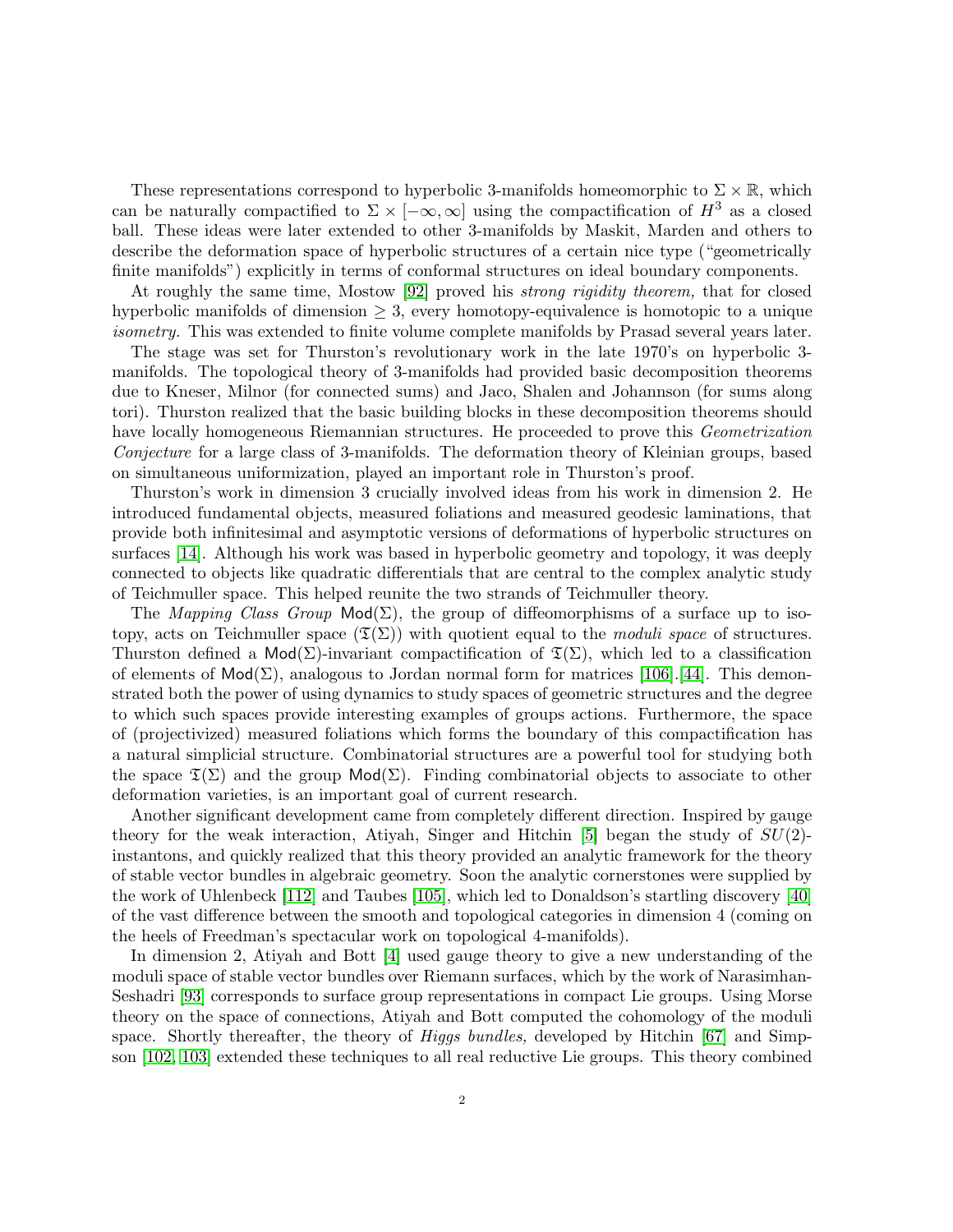the moduli theory of vector bundles (the nonabelian extension of classical Abel-Jacobi theory [\[60\]](#page-9-1)) with the theory of harmonic maps of Riemannian manifolds. Over a Riemann surface, representations of  $\pi_1(\Sigma)$  acquire an analytic interpretation, for which the topology of their moduli can be computed using Hodge theory and algebro-geometric machinery.

# 3. Current Problems and Future Interactions

Distinct research communities that evolved from the historical roots are re-united by the GEAR network. We describe recent significant interactions, as well as promising areas for future collaborations between these communities.

<span id="page-2-0"></span>3.1. Hyperbolic 3-manifolds. Thurston's analysis of hyperbolic 3-manifolds focused attention on several key problems, old and new, that have only recently been solved, including the ending lamination conjecture (ELC), the density conjecture, and the tameness conjecture. These recent successes suggest that it might be possible to employ similar techniques or to search for similar key constructions in the context of other representation spaces or spaces of geometric structures. A central motivation for this network is to bring together experts in hyperbolic geometry and 3-manifolds with those who study other types of geometric structures.

The tameness conjecture says that any hyperbolic 3-manifold with finitely generated fundamental group is homeomorphic to the interior of a compact 3-manifold. Proved by Agol [\[1\]](#page-7-4) and Calegari-Gabai [\[28\]](#page-8-2), it is a question of controlling the topology of the ends of the manifold. This is done by finding certain types of surfaces that fill out the ends. Such a tameness question is natural for other non-compact, geometric manifolds (see section [3.7\)](#page-4-0).

The density conjecture says that the convex cocompact hyperbolic structures on a hyperbolic 3-manifold are dense in the space of all hyperbolic structures. The convex cocompact structures have compact convex cores and are parametrized by conformal structures at infinity. Another natural question was how to parametrize the remaining structures, those with non-compact convex cores. The ELC states that these are parametrized by geodesic laminations, one for each end. This was proved by Brock, Canary and Minsky [\[22,](#page-8-3) [88\]](#page-10-2) using geometric model manifolds that are combinatorially defined, depend only on a geodesic lamination determined by each end, and are then shown to be quasi-isometric to the actual hyperbolic manifold. The main point is that the models are combinatorially determined by something similar to a point at infinity in Thurston's compactification of  $\mathfrak{T}(\Sigma)$ .

Another important line of research comes from Thurston's theory of hyperbolic Dehn surgery, whereby infinitely many closed manifolds approximate a noncompact finite volume, complete hyperbolic manifold ([\[110\]](#page-11-5)). Although Mostow-Prasad rigidity says that finite volume, complete structures are unique, in dimension 3 there is a nontrivial deformation space of incomplete structures in the noncompact case. The nearby closed manifolds are obtained by completing special incomplete ones but most of the completions are singular. The deformation theory of singular hyperbolic structures has become an important tool in studying representation varieties ([\[70\]](#page-9-2),[\[71\]](#page-9-3),[\[114\]](#page-11-6)). It played an important role Brock-Bromberg's proof of the density conjecture  $([24], [23])$  $([24], [23])$  $([24], [23])$  $([24], [23])$  $([24], [23])$  and in the proof of the Orbifold Theorem  $([13], [32])$  $([13], [32])$  $([13], [32])$  $([13], [32])$  $([13], [32])$ . Singular structures in other geometries (see section [3.8\)](#page-5-0) lie at a natural interface between groups in the network.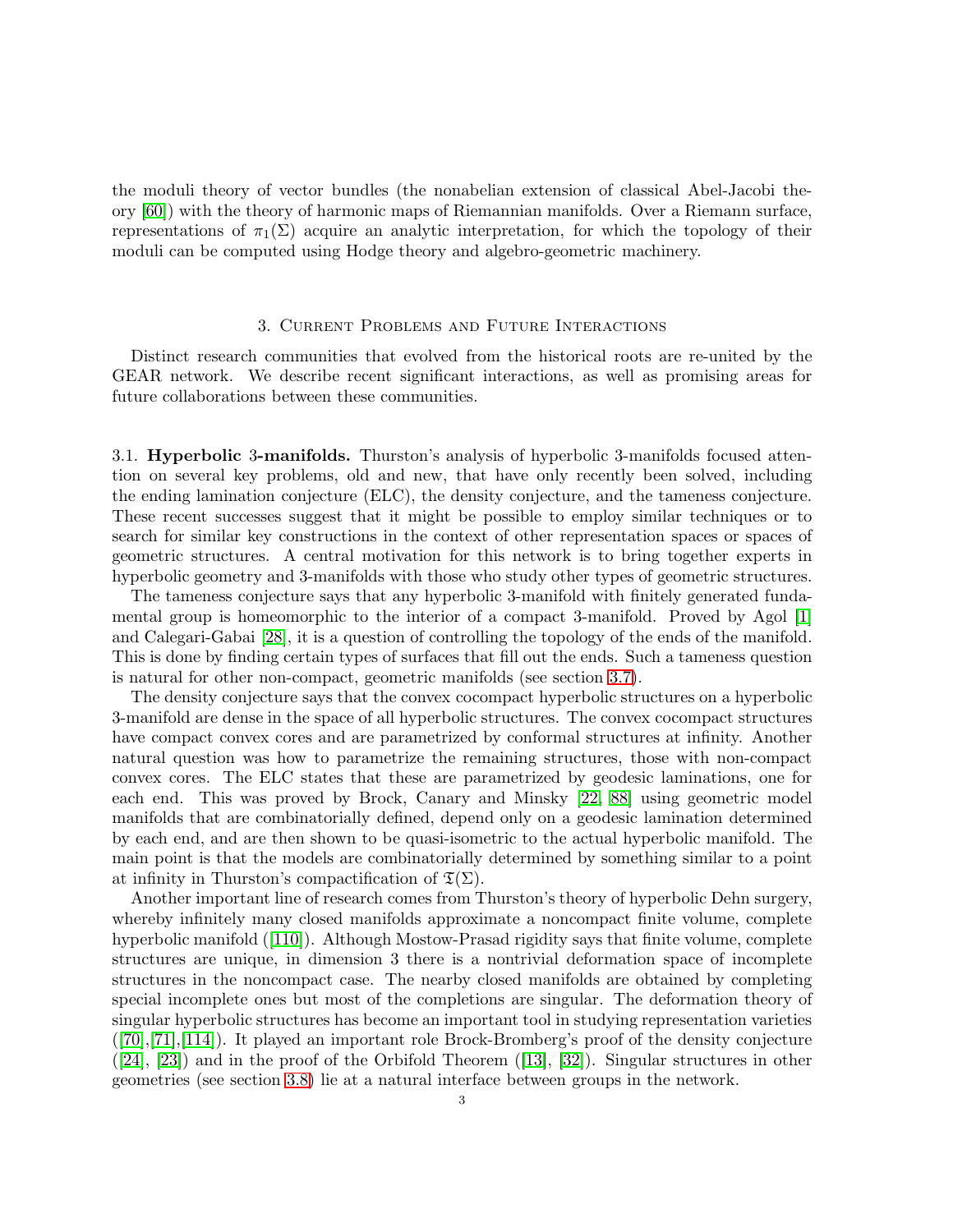3.2. Character varieties and 3-manifolds. Pioneering work of Culler and Shalen [\[34\]](#page-8-7) made  $SL(2, \mathbb{C})$ -character varieties an important tool in 3-dimensional topology. The algebraic geometry of the character variety led to new invariants of 3-manifolds. The basic idea was that the ideal points of curves in these affine varieties led to actions of the fundamental group on simplicial trees (and R-trees for higher-dimensional subvarieties). This led to splitting theorems and hence incompressible surfaces, which is the necessary ingredient for the Haken-Waldhausen machinery. By using this theory for R-trees, Morgan and Shalen [\[90,](#page-10-3) [91\]](#page-10-4) gave new proofs of Thurston's acylindricity theorem [\[108\]](#page-11-7), and an algebraic interpretation of the Thurston cone of measured geodesic laminations on a surface. One of the most spectacular applications of this theory is the Cyclic surgery theorem, of Culler-Gordon-Luecke-Shalen [\[33\]](#page-8-8), giving strong restrictions on which surgeries on a knot can give 3-manifolds with cyclic fundamental group.

3.3. Special Representations. Surface group representations into groups of Hermitian type enjoy an integer-valued characteristic class invariant, whose maximization implies strong discreteness and rigidity properties  $([51, 53], [111], [17, 18], [26, 27])$  $([51, 53], [111], [17, 18], [26, 27])$  $([51, 53], [111], [17, 18], [26, 27])$  $([51, 53], [111], [17, 18], [26, 27])$  $([51, 53], [111], [17, 18], [26, 27])$  $([51, 53], [111], [17, 18], [26, 27])$  $([51, 53], [111], [17, 18], [26, 27])$  $([51, 53], [111], [17, 18], [26, 27])$  $([51, 53], [111], [17, 18], [26, 27])$  $([51, 53], [111], [17, 18], [26, 27])$  $([51, 53], [111], [17, 18], [26, 27])$  $([51, 53], [111], [17, 18], [26, 27])$ . Using Higgs bundles, Hitchin [\[69\]](#page-9-6) found connected components of representations into split real forms which were topological cells, containing  $\mathfrak{T}(\Sigma)$ . Labourie [\[76\]](#page-10-5) and Guichard [\[62\]](#page-9-7) found dynamical characterization of these Hitchin components, while Fock and Goncharov [\[45\]](#page-8-11), seeking to quantize these spaces, related these components to Lusztig positivity [\[80\]](#page-10-6) and the emerging theory of cluster algebras [\[47\]](#page-8-12).

A key idea in this subject, called "higher Teichmüller theory," by Fock-Goncharov, is that a generalization of Penner's shearing coordinates [\[94\]](#page-10-7) gives coordinates on the Hitchin components. The combinatorial nature of the space of these coordinates makes them particularly useful. Also, the natural (Weil-Petersson) symplectic structure has a particularly tractable form in these coordinates, which enables the quantization of these spaces. A natural question is to define other global coordinate systems on components of special representations of surface groups, say, analogous to the Fenchel-Nielsen coordinates on  $\mathfrak{T}(\Sigma)$ .

For  $G = SL(3,\mathbb{R})$  these components correspond to the deformation space of *convex*  $\mathbb{R}P^2$ structures, studied by Choi and Goldman [\[30\]](#page-8-13), Loftin [\[78,](#page-10-8) [79\]](#page-10-9), Labourie [\[75\]](#page-10-10), Benoist [\[7\]](#page-7-8) -[\[11\]](#page-7-9) and others. Interpreting the Hitchin components for other split real forms as geometric structures is an important question, and has been achieved for  $SL(4,\mathbb{R})$  in recent work of Guichard-Wienhard [\[63\]](#page-9-8). Labourie [\[76\]](#page-10-5) defined a general class of representations (*Anosov representations*, since they define Anosov extensions of the geodesic flow to the corresponding flat bundles) which include representations in the Hitchin component as well as maximal representations. These results and techniques lead to the properness of the  $\text{Mod}(\Sigma)$ -action on these special representations. Recent work of Guichard and Wienhard [\[64\]](#page-9-9) makes significant inroads in relating these special classes of representations to geometric structures on compact manifolds.

3.4. Topology of character varieties. In [\[37, 37\]](#page-8-14) Daskalopoulos, Weitsman, Wentworth and Wilkin compute the cohomology of the  $SL(2,\mathbb{C})$ -character variety of a closed surface, a significant achievement for the simplest complex semisimple Lie group. For the unitary groups  $\mathsf{U}(p,q)$ and many other groups of Hermitian type, Bradlow, Garcia-Prada, Gothen, Mundet and others ([\[17,](#page-7-6) [18\]](#page-7-7)) have produced sharp results on the topology. Using techniques of boundary maps and Anosov representations, Guichard and Wienhard [\[65\]](#page-9-10) have given lower bounds on the number of connected components, constructed special model representations and determines the possible holonomies. The parallels between these two approaches deserve further study.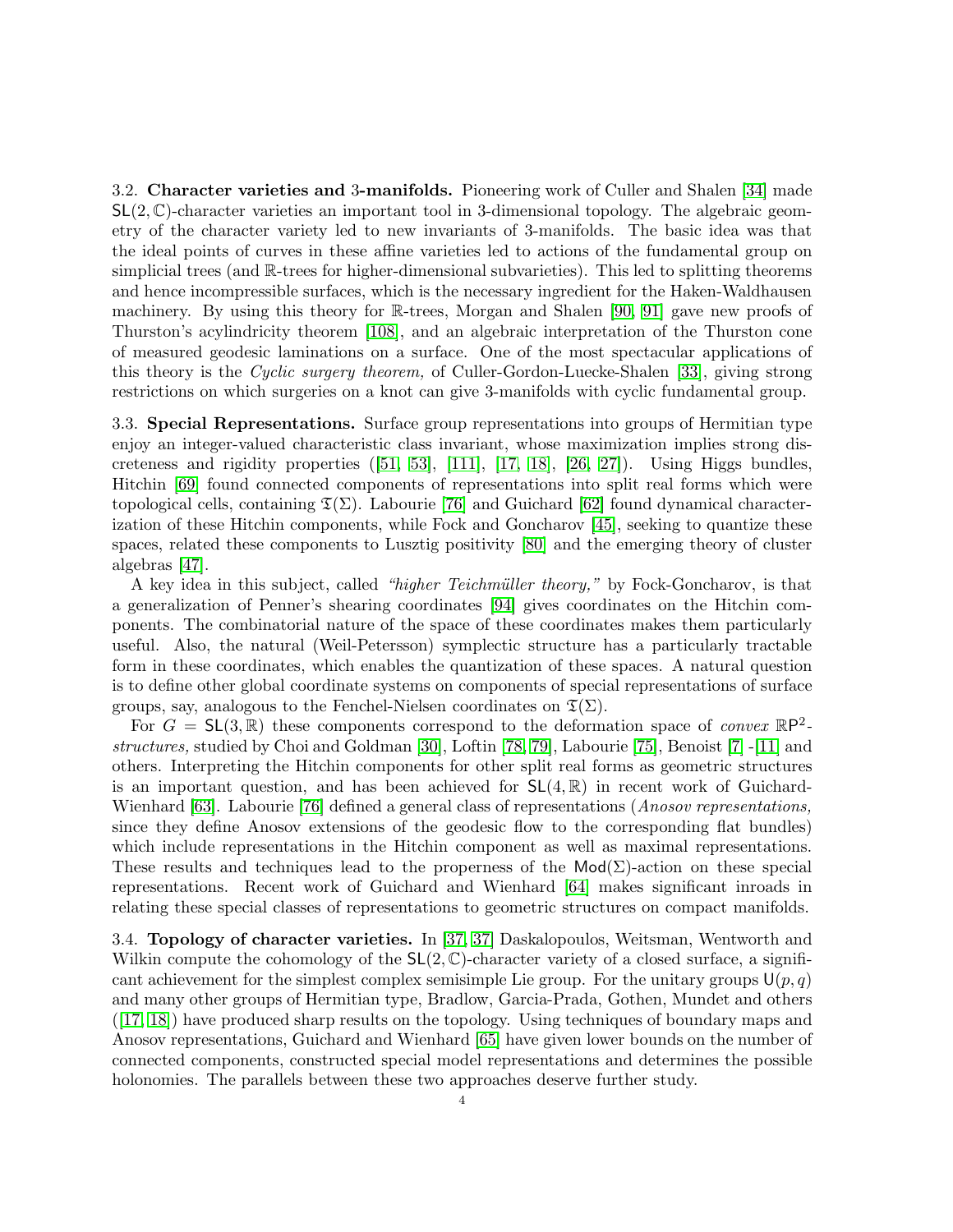3.5. Variation of the moduli space with the Riemann surface. For a complex reductive group  $G_{\mathbb{C}}$  and Riemann surface M the Higgs bundle moduli space  $\mathfrak{H}(M, G_{\mathbb{C}}) :=$ Hom $(\pi_1(M), G_{\mathbb{C}})//G_{\mathbb{C}}$  carries a natural hyper-Kähler structure. While this structure varies with the complex structure on M, the underlying *complex-symplectic structure* on  $\mathfrak{H}(M, G_{\mathbb{C}})$ depends only on the underlying topological surface  $\Sigma$ . For real forms  $G \subset G_{\mathbb{C}}$ , the corresponding moduli spaces inherit Kähler structures, and the underlying *symplectic structure* depends only on Σ. In particular this latter structure is invariant under the mapping class group  $\mathsf{Mod}(\Sigma)$ .

To analyze the dependence on the conformal structure, build a space  $\mathfrak{H}(\Sigma, G_{\mathbb{C}})$  of Higgs bundles moduli spaces over marked Riemann surfaces, as the marked Riemann surface varies over the Teichmüller space  $\mathfrak{T}(\Sigma)$ . This family of hyper-Kähler manifolds with fixed symplectic structure is the natural object on which to investigate the dependence on the conformal structure of M. The quotient  $\mathfrak{H}(\Sigma, G_{\mathbb{C}})/\text{Mod}(\Sigma)$  is a flat orbi-bundle over  $\mathfrak{T}(\Sigma)/\text{Mod}(\Sigma)$ , the Riemann moduli space. Pulling back to the unit tangent bundle, the horizontal lifts of the Teichmüller and Weil-Petersson geodesic flows to  $\mathfrak{H}(\Sigma, G_{\mathbb{C}})/\mathsf{Mod}(\Sigma)$  define dynamical systems which are dynamically equivalent to the action of  $\textsf{Mod}(\Sigma)$ -action on the character variety. Finer dynamical invariants should be more tractable in the context of the action of the simpler group R.

3.6. Actions of mapping class groups. The action of the mapping class group on character varieties or deformation spaces is a rich source of interesting dynamical systems. For compact groups G, the action of  $Mod(\Sigma)$  on each component of  $Hom(\pi, G)/G$  is ergodic (Gold-man [\[52\]](#page-9-11),Pickrell-Xia [\[95,](#page-10-11) [96\]](#page-10-12)), as is the Out(π)-action on  $\text{Hom}(\pi, G)/G$  when  $\pi$  is a free group (Goldman [\[54\]](#page-9-12) and Gelander [\[50\]](#page-9-13)). For noncompact  $G$ , there are regions upon which the action is proper. In some case  $\text{Mod}(\Sigma)$  acts properly on entire components. However, in many cases the action of  $\text{Mod}(\Sigma)$  or  $\text{Out}(\pi)$  is proper on an open set whose closure contains subsets upon which the action displays nontrivial dynamics. Recently Minsky [\[89\]](#page-10-13) has identified an open set in Hom( $\mathbb{F}_n$ ,  $SL(2,\mathbb{C})$ )// $SL(2,\mathbb{C})$  upon which  $Out(\mathbb{F}_n)$  acts properly. Generalizing his notion of primitive-stability to arbitrary complex Lie groups is a natural and fundamental problem.

Geometric quantization as applied to moduli spaces [\[68\]](#page-9-14) provides new insight on the representations and structure of the mapping class group through the work of Andersen [\[2\]](#page-7-10), and others. Andersen's recent proof [\[3\]](#page-7-11) that mapping class groups are Kazhdan crucially uses these moduli spaces.

Actions of subgroups of mapping class groups often behave very differently to those of the entire mapping class group. For example, by work of Masur [\[83\]](#page-10-14) and McCarthy–Papadopoulos [\[84\]](#page-10-15), these actions on the Thurston compactification of Teichmuller space resemble Kleinian groups acting on the compactified hyperbolic space. This has important consequences, for example, for the geometry of surface bundles [\[43,](#page-8-15) [73,](#page-9-15) [66\]](#page-9-16). The study of actions of subgroups on other character varieties is largely unexplored and is an important direction of future research.

<span id="page-4-0"></span>3.7. Affine, projective and flat Lorentzian structures. Many of the surface group representations arise from the study of flat connections on manifolds. Indeed,  $\mathbb{R}P^2$ -structures are just flat normal projective connections, and the basic problem of intepreting special representations in terms of geometric structures can be formulated gauge-theoretically. In particular many of the surface group representations into  $Sp(4, \mathbb{R})$  discussed by Guichard-Wienhard [\[65\]](#page-9-10), Gothen [\[61\]](#page-9-17), GarciaPrada-Gothen-Mundet [\[20\]](#page-8-16) and Bradlow-GarciaPrada-Gothen [\[19\]](#page-7-12) correspond to  $\mathbb{R}P^3$ -structures on 3-manifolds with a natural contact geometry.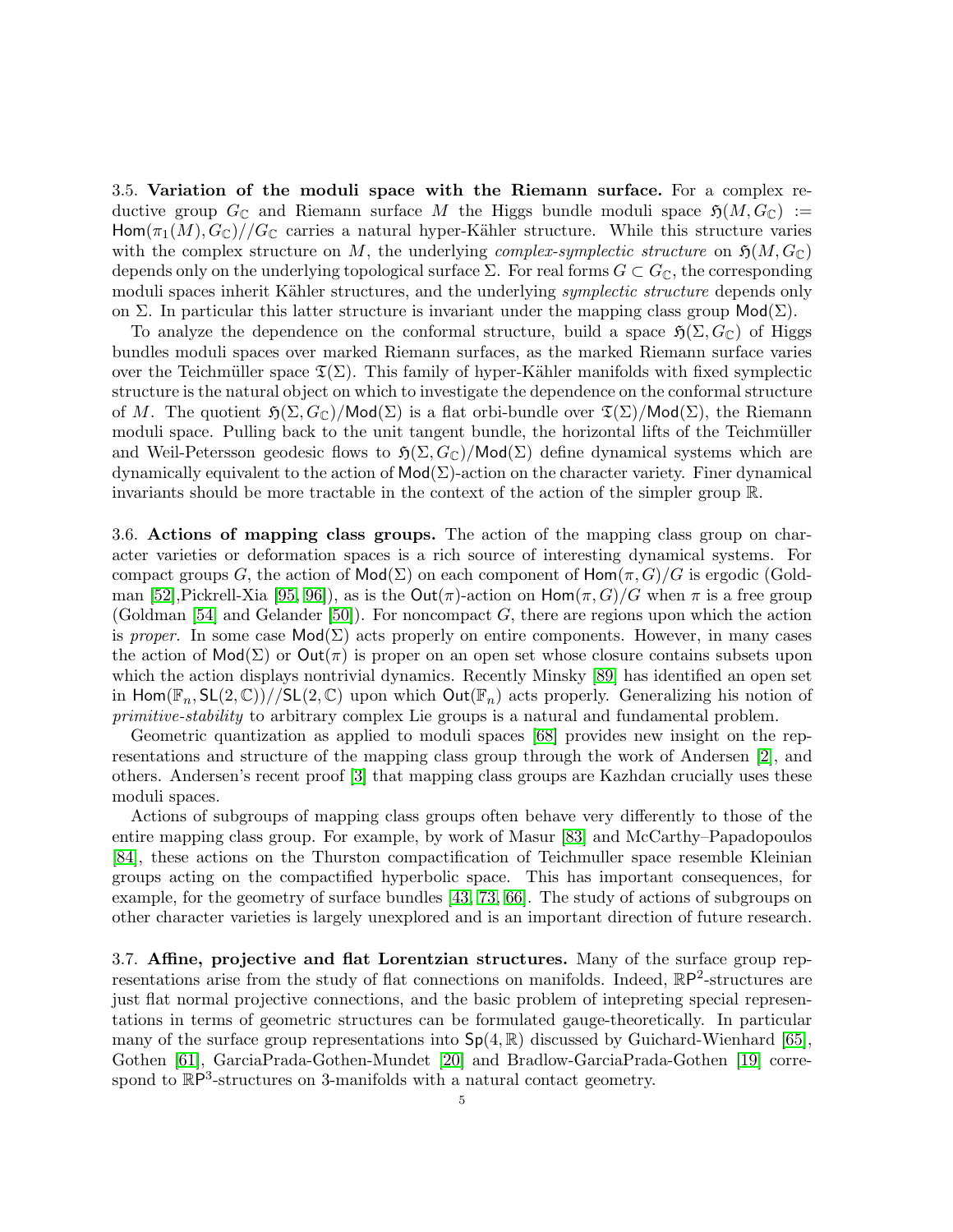These symplectic representations also correspond to geometric structures modelled on the *Einstein universe*, a homogeneous space of  $Sp(4, \mathbb{R})$ , which appears simultaneously as the conformal compactification of flat Minkowski  $(2+1)$ -space, the boundary of anti-de Sitter  $3+1$ -space and the Grassmannian of Lagrangian 2-planes in a 4-dimensional real symplectic vector space. Many of the special representations of surface groups also give rise to flat conformal Lorentzian 3-manifolds. See [\[6\]](#page-7-13) for a description of the associated synthetic geometry.

Flat Lorentzian 3-manifolds arise from a much different context. The Bieberbach classification of Euclidean manifolds extends to a classification of complete affine manifolds, that is, closed manifolds with a geodesically complete flat torsionfree affine connection. In 1960, L. Auslander (incorrectly) claimed that such a manifold would necessarily have virtually polycyclic fundamental group. In 1977, Milnor asked whether Auslander's (still unproven) claim would be valid even without the assumption of compactness. Trying to prove Milnor's conjecture, Margulis [\[82\]](#page-10-16) found counterexamples: free groups acting properly by affine transformations on  $\mathbb{R}^3$ . Such manifolds have natural flat Lorentz metrics. In his 1990 doctoral thesis [\[41\]](#page-8-17), Todd Drumm found a geometric construction for this unexpected phenomenon.

By Fried-Goldman [\[49\]](#page-9-18) the compact complete affine 3-manifolds were easily classified, but, due to the examples of Margulis-Drumm, the classification is lacking in the noncompact case. Recent progress by Charette, Drumm, Goldman, Labourie and Margulis ([\[29,](#page-8-18) [58\]](#page-9-19)) suggests that the classification of all complete affine 3-manifolds with finitely generated fundamental group is imminent. The examples with nonsolvable fundamental group are conjecturally open solid handlebodies; this is equivalent to tameness (section [3.1\)](#page-2-0).

This opens up many research directions: can a closed surface group admit a proper affine deformation in higher dimension? How do these isometrically flat spacetimes fit inside the space of conformally flat Lorentzian 3-dimensional manifolds? The geodesic flows on these flat spacetimes also provide new examples of dynamical systems closely related to the geodesic flows on associated hyperbolic surfaces. The relationship between geodesically complete flat affine manifolds in dimension 3 and complete hyperbolic 2-manifolds seems particularly striking.

<span id="page-5-0"></span>3.8. AdS manifolds in dimension 3. In a seminal paper written in 1990, Geoff Mess [\[85\]](#page-10-17) analyzed a class of 3-dimensional Anti-deSitter manifolds that are diffeomorphic to a compact surface  $\Sigma$  crossed with R. He found a remarkable analogy between them and their hyperbolic counterparts, quasi-Fuchsian manifolds. As in the hyperbolic case, they are parametrized by a pair of conformal structures on  $\Sigma$ ; in this case the parametrization comes from the identification of a component of the group of AdS isometries with  $PSL(2, \mathbb{R}) \times PSL(2, \mathbb{R})$  rather than structures at infinity. Furthermore, like a quasi-Fuchsian manifold, there is a compact convex core whose boundary consists of a pair of hyperbolic surfaces , each "bent" along a geodesic lamination. In the AdS, "bending" actually corresponds to "shearing" and using this Mess gave an AdS proof of Thurston's earthquake theorem that any two hyperbolic surfaces are connected by a unique earthquake (which is a shearing map) along a geodesic lamination.

This provides a tantalizing analogy between hyperbolic and AdS geometry in both this special case and for more general manifolds. For both the hyperbolic and the AdS structures there are conjectures about the existence and uniqueness of structures that are bent along certain pairs of laminations. Existence is known in the hyperbolic case, but uniqueness is only known is special cases. Recently, Bonsante and Schlenker [\[15\]](#page-7-14) have proved existence in the AdS context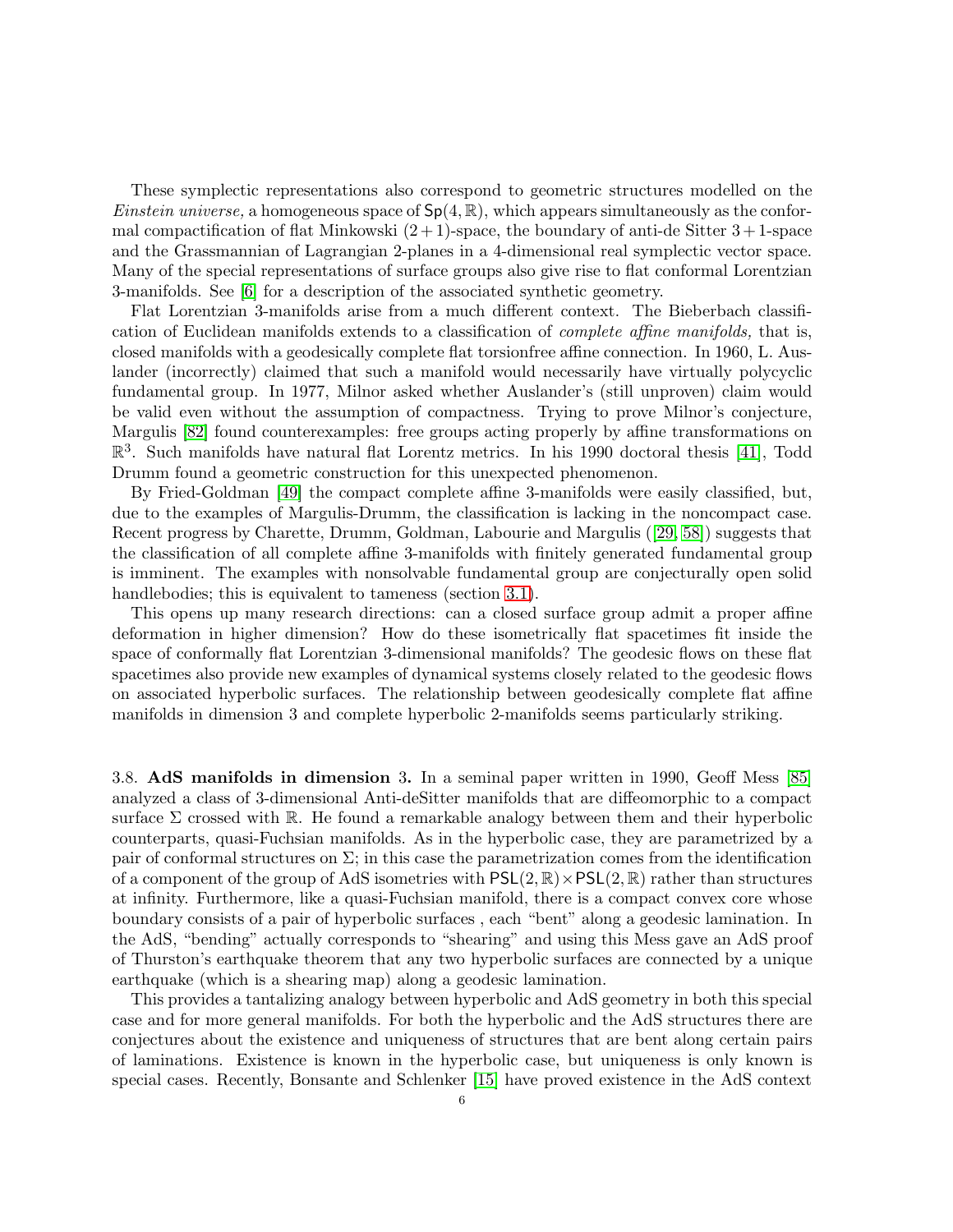by mimicking arguments in the hyperbolic situation. The GEAR network is an ideal setting for a project that investigates the hyperbolic and AdS conjectures simultaneously.

All closed AdS 3-manifolds are known to be Seifert fibered. Thus, it appears that AdS geometry should be relevant to a rather small segment of 3-dimensional topology. However, if one considers structures with singularities or on non-compact 3-manifolds, there are many more examples. For example, the flat Lorentzian examples discussed in section [3.7,](#page-4-0) which correspond to infinitesimal surface deformations, also lead to deformations into the space of AdS (and of 3-dimensional hyperbolic) structures.

3.9. Transitional geometry. "Transitional geometry" refers to the geometric description of a family of structures whose holonomy representations pass between different Lie groups. Passing from  $SL(2,\mathbb{R})$  into  $SL(2,\mathbb{C})$  is classical and has been discussed at length. Passing from  $SL(n,\mathbb{R})$ to  $SL(n, \mathbb{C})$  plays a role in the study of Higgs bundles. One can ask whether various theories like simultaneous uniformation, where complex representations correspond to a pair of real representations, hold for Hitchin components of  $SL(n, \mathbb{R})$  representations.

Another interesting situation arises when hyperbolic structures degenerate to lower dimensional structures, as occurs in Thurston's hyperbolic Dehn surgery theory or in the proof of the Orbifold theorem. For example a family of (possibly incomplete or singular) hyperbolic structures can degenerate to a single point in such a way that, if rescaled, it converges to a Euclidean structure. Often the same Euclidean structure is the limit of a family of degenerating spherical structures that have beenrescaled. Using the fact that the (orientation preserving) Euclidean isometry group is isomorphic to  $SO(3)$  extended by translations, this can be interpreted as a transition from  $SO(3,1)$  to  $SO(4)$ , passing through  $SO(3)$  (extended) ([\[99\]](#page-10-18), [\[100\]](#page-10-19)).

A similar situation occurs when 3-dimensional hyperbolic structures collapse down to a hyperbolic plane. The Lie group analogy in this case suggests that there should be a transition from  $SO(3,1)$  through  $SO(2,1)$  (extended) to  $SO(2,2)$ , the AdS isometry group. Very recently ([\[35\]](#page-8-19)), the theory of such a geometric transition has been developed. Certain hyperbolic geometry tools such as gluing ideal tetrahedra carry through the transition. This leads to a whole new class of interesting AdS structures and provides tools with which to study them.

For a closed hyperbolic 3-manifold (which has no 3-dimensional hyperbolic deformations) one can ask if it can be deformed in  $H^4$ ; in other words does it have a nontrivial "quasi-Fuchsian" representation. Similar questions can be asked about deformations through projective structures or through complex hyperbolic structures. Nontrivial deformations seem to be quite rare (Cooper-Long-Thistlethwaite [\[31\]](#page-8-20)), but manifolds that do admit nontrivial deformations are likely to be of particular interest. In such cases the character variety for representations into a larger Lie group would provide information about 3-dimensional hyperbolic geometry.

3.10. Complex hyperbolic manifolds. In another direction is the emerging theory of complex hyperbolic Kleinian groups. After the local rigidity theorems of Goldman [\[53\]](#page-9-5) and Toledo [\[111\]](#page-11-8), there were many examples of discrete groups of isometries of  $H_C^2$ ; see for example [\[101\]](#page-11-9). Recent examples found by Deraux, Falbel, Paupert and Parker [\[39\]](#page-8-21) of non-arithmetic lattices in  $U(2, 1)$ were the first new examples since the original work of Deligne and Mostow in the 1980's. An important basic problem is to determine the boundary of the set of quasi-Fuchsian representations of  $\pi_1(\Sigma)$  in  $SU(n, 1)$ ; recent partial results have been obtained by Parker and Will.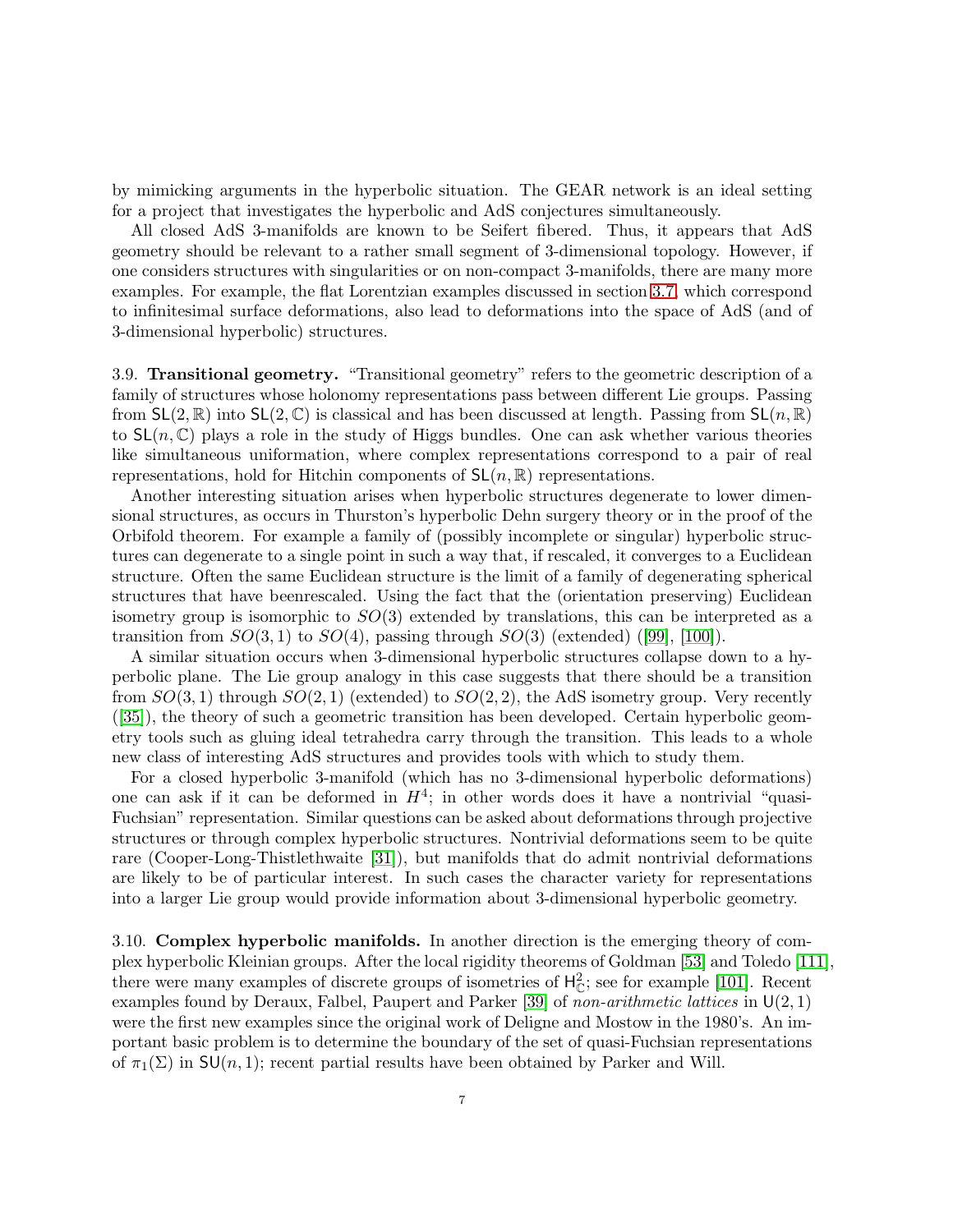# 4. Summary

There are several themes that can be extracted from the above research developments and that inform the organization of our network. Analytic problems, particularly those coming from physics, often give rise to representation spaces, providing both motivation for their study and insight into their properties. By associating geometric structures to particular types of representations, one can bring to bear many tools from topology. This is particularly true for structures on low dimensional manifolds; it is then natural to look for higher dimensional analogs of techniques constructions that prove useful in low dimensions. Utilizing dynamical systems, both those derived from flows and from discrete group actions, in the study of representation varieties can lead to deep conclusions. Conversely, such varieties often provide particularly interesting examples of dynamical systems. There are often useful relationships between different types of geometric structures and it can be valuable to look for analogous constructions in one case that have been successfully used in another. This is particularly true for combinatorial objects and invariants. These often arise from the degenerations or from asymptotic behavior.

### **REFERENCES**

- <span id="page-7-10"></span><span id="page-7-4"></span>[1] Agol, I., Tameness of hyperbolic 3-manifolds, math.GT/0405568.
- [2] Andersen, Jørgen Ellegaard Asymptotic faithfulness of the quantum  $SU(n)$  representations of the mapping class groups. Ann. of Math. (2) 163 (2006), no. 1, 347 – 368.
- <span id="page-7-11"></span><span id="page-7-3"></span>[3] Andersen, Jorgen Ellegaard, Mapping Class Groups do not have Kazhdan's Property (T). GT.0706.2184
- [4] Atiyah, M. F.; Bott, R. The Yang-Mills equations over Riemann surfaces. Philos. Trans. Roy. Soc. London Ser. A 308 (1983), no. 1505, 523 – 615.
- <span id="page-7-2"></span>[5] Atiyah, M. F.; Hitchin, N. J.; Singer, I. M. Self-duality in four-dimensional Riemannian geometry. Proc. Roy. Soc. London Ser. A 362 (1978), no. 1711, 425–461
- <span id="page-7-13"></span>[6] Barbot, Thierry; Charette, Virginie; Drumm, Todd; Goldman, William M.; Melnick, Karin A primer on the  $(2 + 1)$  Einstein universe. Recent developments in pseudo-Riemannian geometry, 179–229, ESI Lect. Math. Phys., Eur. Math. Soc., Zrich, 2008
- <span id="page-7-8"></span> $[7]$  Benoist, Yves Automorphismes des cônes convexes. Invent. Math. 141 (2000), no. 1, 149 – 193.
- [8] Benoist, Yves Convexes divisibles. I. Algebraic groups and arithmetic, 339 374, Tata Inst. Fund. Res., Mumbai, 2004.
- [9] Benoist, Yves Convexes divisibles. II. Duke Math. J. 120 (2003), no. 1, 97 120.
- <span id="page-7-9"></span>[10] Benoist, Yves Convexes divisibles. III. Ann. Sci. Ecole Norm. Sup. (4) 38 (2005), no. 5, 793 – 832. ´
- <span id="page-7-0"></span>[11] Benoist, Yves Convexes divisibles. IV. Structure du bord en dimension 3. Invent. Math. 164 (2006), no. 2,  $249 - 278.$
- <span id="page-7-5"></span>[12] Bers, L., Simultaneous Uniformization, Bull. Amer. Math. Soc. 66 (1960), 94–97.
- <span id="page-7-1"></span>[13] Boileau, M., Leeb, B., and Porti, J., Geometrization of 3-dimensional orbifolds. Annals of Math 162 (2005), 376-421.
- [14] Bonahon, Francis Geodesic laminations on surfaces. Laminations and foliations in dynamics, geometry and topology (Stony Brook, NY, 1998), 1 – 37, Contemp. Math., 269, Amer. Math. Soc., Providence, RI, 2001.
- <span id="page-7-14"></span>[15] Bonsante, F., Schlenker, J-M. Fixed points of compositions of earthquakes. preprint, arXiv:0812.3471.
- [16] Bradlow, S., García-Prada, O., Goldman, W. and Wienhard, A., Representations of Surface Groups -Background Material for a workshop at AIM 2006, available on request.
- <span id="page-7-6"></span>[17] Bradlow, Steven B.; Garca-Prada, Oscar; Gothen, Peter B. Maximal surface group representations in isometry groups of classical Hermitian symmetric spaces. Geom. Dedicata 122 (2006), 185 – 213.
- <span id="page-7-7"></span>[18] Bradlow, Steven B.; Garca-Prada, Oscar; Gothen, Peter B. Surface group representations and  $U(p, q)$ -Higgs bundles. J. Differential Geom. 64 (2003), no. 1, 111 – 170.
- <span id="page-7-12"></span>[19] Bradlow, Steven B.; Garca-Prada, Oscar; Gothen, Peter B. Deformations of maximal representations in  $Sp(4,\mathbb{R})$  (submitted)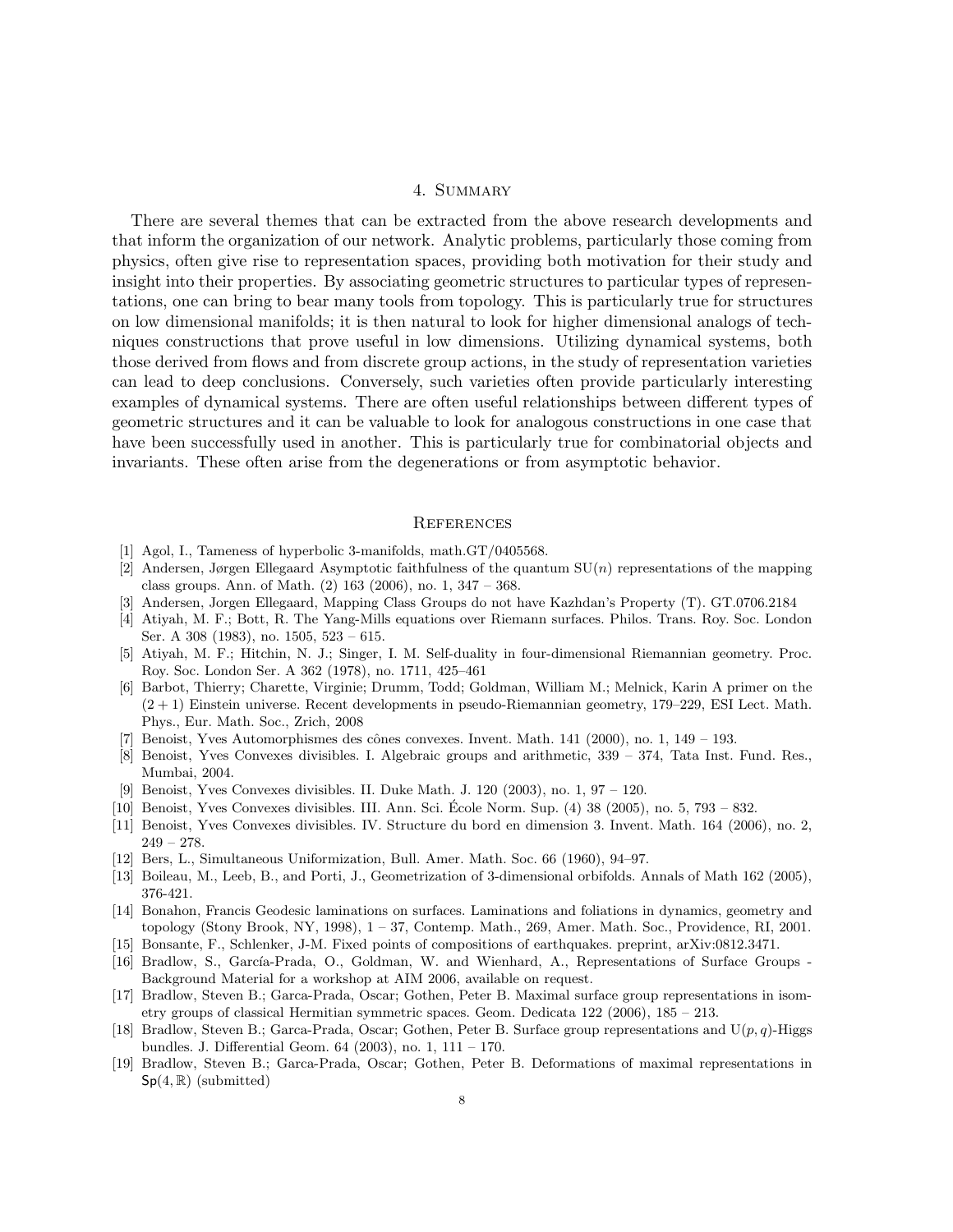- <span id="page-8-16"></span>[20] Garcia-Prada, Oscar; Gothen, Peter B.; Mundet i Riera, Ignasi Higgs bundles and surface group representations in the real symplectic group, (submitted)
- <span id="page-8-3"></span>[21] Brock, J., Bromberg, K., Canary, R., and Minsky, Y., Local topology in deformation spaces of hyperbolic 3-manifolds, Preprint,arXiv:0911.1432.
- <span id="page-8-5"></span>[22] Brock, J., Canary, R., and Minsky, Y., The classification of Kleinian surface groups II: the ending lamination conjecture, Preprint, arXiv:math.GT/0412006.
- <span id="page-8-4"></span>[23] Brock, B., Bromberg, K. On the density of geometrically finite Kleinian groups. Acta Math. 192 (2004), no. 1, 33–93.
- [24] Bromberg, K. Projective structures with degenerate holonomy and the Bers density conjecture. Ann. of Math. 166 (2007), no. 1, 77–93.
- [25] Bullock, Doug; Frohman, Charles; Kania-Bartoszyska, Joanna Understanding the Kauffman bracket skein module. J. Knot Theory Ramifications 8 (1999), no. 3, 265277. (
- <span id="page-8-10"></span><span id="page-8-9"></span>[26] Burger, Marc; Iozzi, Alessandra; Wienhard, Anna Surface group representations with maximal Toledo invariant. Ann. of Math. (2) 172 (2010), no. 1, 517 – 566
- [27] Burger, Marc; Iozzi, Alessandra; Labourie, Franois; Wienhard, Anna Maximal representations of surface groups: symplectic Anosov structures. Pure Appl. Math. Q. 1 (2005), no. 3, Special Issue: In memory of Armand Borel. Part 2, 543 – 590.
- <span id="page-8-2"></span>[28] Calegari, Danny; Gabai, David Shrinkwrapping and the taming of hyperbolic 3-manifolds. J. Amer. Math. Soc. 19 (2006), no. 2, 385446
- <span id="page-8-18"></span>[29] Charette, Virginie; Drumm, Todd A.; Goldman, William M. Affine deformations of a three-holed sphere. Geom. Topol. 14 (2010), no. 3, 1355 – 1382
- <span id="page-8-13"></span>[30] Choi, Suhyoung; Goldman, William M. The classification of real projective structures on compact surfaces. Bull. Amer. Math. Soc. (N.S.) 34 (1997), no. 2, 161 – 171.
- <span id="page-8-20"></span><span id="page-8-6"></span>[31] , Cooper, D., Long, D., Thistlethwaite, M. Flexing closed hyperbolic manifolds. Geom. Top. vol. 11 (2007), 2413-2440.
- [32] Cooper, D., Hodgson, C, and Kerckhoff, S., Three-dimensional orbifolds and cone-manifolds. MSJ Memoirs, 5. Mathematical Society of Japan, Tokyo, 2000.
- <span id="page-8-8"></span>[33] Culler, Marc; Gordon, C. McA.; Luecke, J.; Shalen, Peter B. Dehn surgery on knots. Ann. of Math. (2) 125 (1987), no. 2, 237300.
- <span id="page-8-7"></span>[34] Culler, Marc; Shalen, Peter B. Varieties of group representations and splittings of 3-manifolds. Ann. of Math. (2) 117 (1983), no. 1, 109146.
- <span id="page-8-19"></span>[35] Danciger, J., Stanford PhD Thesis 2011.
- [36] Daskalopoulos, Georgios; Weitsman, Jonathan; Wentworth, Richard; Wilkin, Graeme Cohomology of  $SL(2, \mathbb{C})$ -character varieties of surface groups and the action of the Torelli group. math.GT.0808.0131
- <span id="page-8-14"></span>[37] Daskalopoulos, Georgios; Weitsman, Jonathan; Wentworth, Richard; Wilkin, Graeme Morse Theory and Hyperkahler Kirwan Surjectivity for Higgs Bundles. math/0701560
- [38] Deligne, Pierre; Mostow, G. D. Monodromy of hypergeometric functions and nonlattice integral monodromy. Inst. Hautes tudes Sci. Publ. Math. No. 63 (1986), 5 – 89.
- <span id="page-8-21"></span><span id="page-8-1"></span>[39] Deraux, Martin; Parker, J.R.; Paupert, J., A census
- [40] Donaldson, S. K. An application of gauge theory to four-dimensional topology. J. Differential Geom. 18  $(1983)$ , no. 2,  $279 - 315$ .
- <span id="page-8-17"></span>[41] Drumm, Todd A. Fundamental polyhedra for Margulis space-times. Topology 31 (1992), no. 4, 677683.
- <span id="page-8-15"></span>[42] Ehresmann, C., Sur les espaces localement homogenes, L'ens. Math. 35 (1936), 317–333
- [43] Farb, Benson and Mosher, Lee. Convex cocompact subgroups of mapping class groups. Geom. Topol. 6 (2002), 91152
- <span id="page-8-0"></span>[44] Fathi, Albert, Laundenbach, François, and Poénaru, Valentin, Travaux de Thurston sur les surfaces, Soc. Math. de France, 1979, Astérisque, vol. 66-67
- <span id="page-8-11"></span>[45] Fock, Vladimir; Goncharov, Alexander, Moduli spaces of local systems and higher Teichmüller theory. Publ. Math. Inst. Hautes Études Sci. No. 103 (2006),  $1 - 211$ .
- [46] Fomin, Sergey; Shapiro, Michael; Thurston, Dylan Cluster algebras and triangulated surfaces. I. Cluster complexes. Acta Math. 201 (2008), no. 1, 83146.
- <span id="page-8-12"></span>[47] Fomin, Sergey; Zelevinsky, Andrei Cluster algebras: notes for the CDM-03 conference. Current developments in mathematics, 2003, 1 – 34, Int. Press, Somerville, MA, 2003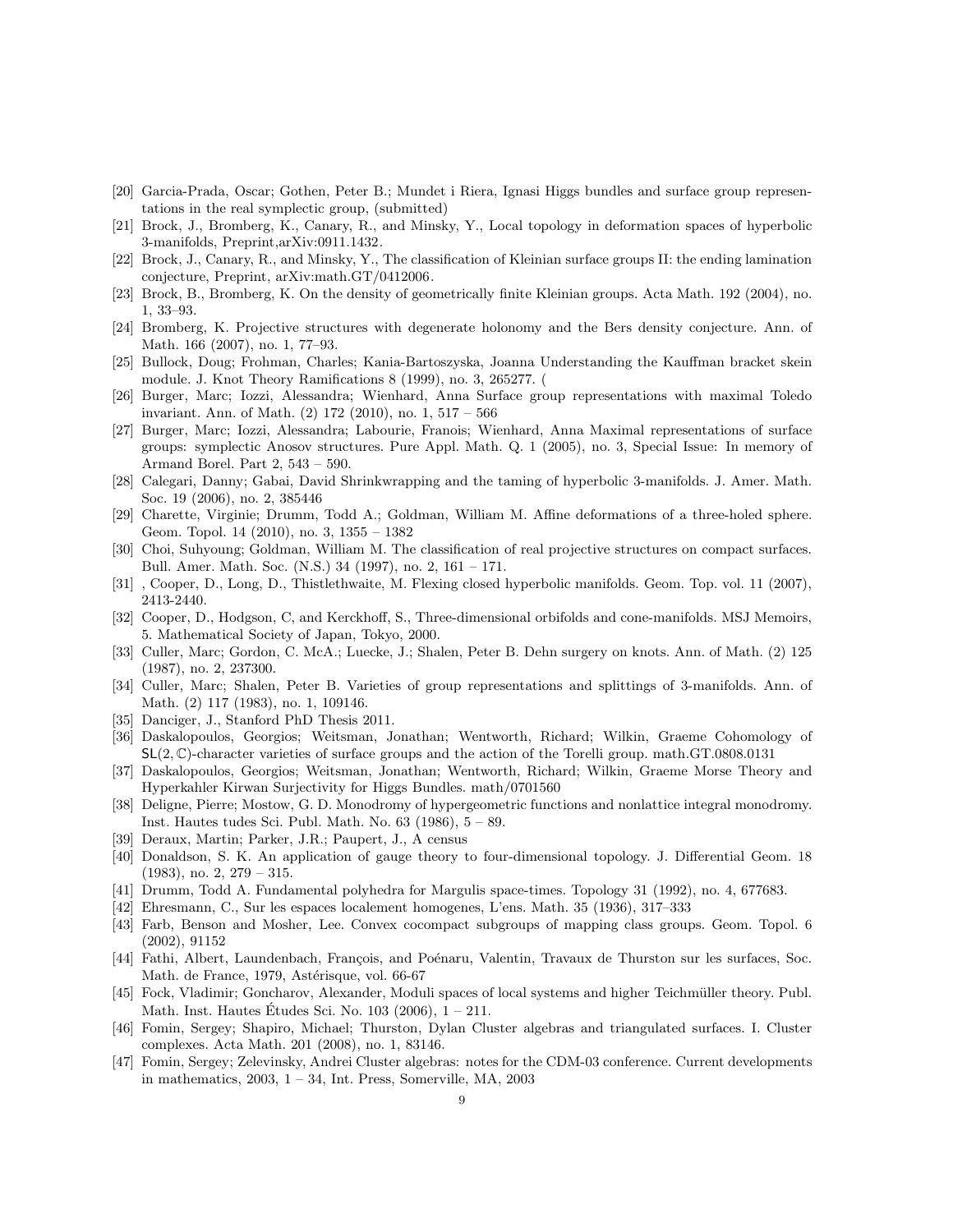- [48] Fricke, Robert; Klein, Felix Vorlesungen über die Theorie der automorphen Funktionen. Band 1: Die gruppentheoretischen Grundlagen. Band II: Die funktionentheoretischen Ausfhrungen und die Andwendungen. (German) Bibliotheca Mathematica Teubneriana, Bnde 3, 4 Johnson Reprint Corp., New York; B. G. Teubner Verlagsgesellschaft, Stuttg art 1965
- <span id="page-9-18"></span>[49] Fried, David; Goldman, William M. Three-dimensional affine crystallographic groups. Adv. in Math. 47 (1983), no. 1, 1– 49.
- <span id="page-9-13"></span><span id="page-9-4"></span>[50] Gelander, Tsachik On deformations of  $F_n$  in compact Lie groups. Israel J. Math. 167 (2008), 15 – 26.
- <span id="page-9-11"></span>[51] Goldman, William M. Topological components of spaces of representations. Invent. Math. 93 (1988), no. 3,  $555 - 607$ .
- <span id="page-9-5"></span>[52] Goldman, William M. Ergodic theory on moduli spaces. Ann. of Math. (2) 146 (1997), no. 3, 475 – 507.
- [53] Goldman, William M. Complex hyperbolic geometry. Oxford Mathematical Monographs. Oxford Science Publications. The Clarendon Press, Oxford University Press, New York, 1999.
- <span id="page-9-12"></span>[54] Goldman, William M. An ergodic action of the outer automorphism group of a free group. Geom. Funct. Anal. 17 (2007), no. 3, 793805.
- [55] Goldman, William M. Mapping class group dynamics on surface group representations. Problems on mapping class groups and related topics, 189 – 214, Proc. Sympos. Pure Math., 74, Amer. Math. Soc., Providence, RI, 2006
- [56] Goldman, William M., Higgs bundles and geometric structures on surfaces, in The Many Facets of Geometry: a Tribute to Nigel Hitchin, (Bourgignon, Garcia-Prada & Salamon, eds.), 129 – 163, Oxford University Press 2010.
- [57] Goldman, William M., Locally homogeneous geometric manifolds, Proceedings of the 2010 International Congress of Mathematicians, Hyderabad.
- <span id="page-9-19"></span>Goldman, William M.; Labourie, François; Margulis, Gregory Proper affine actions and geodesic flows of hyperbolic surfaces. Ann. of Math. (2) 170 (2009), no. 3, 1051 – 1083,
- [59] Goldman, William M.; Millson, John J. The deformation theory of representations of fundamental groups of compact Kähler manifolds. Inst. Hautes Etudes Sci. Publ. Math. No.  $67$  (1988),  $43 - 96$ .
- <span id="page-9-1"></span>[60] Goldman, William M.; Xia, Eugene Z. Rank one Higgs bundles and representations of fundamental groups of Riemann surfaces. Mem. Amer. Math. Soc. 193 (2008), no. 904
- <span id="page-9-17"></span><span id="page-9-7"></span>[61] Peter B. Gothen, Components of spaces of representations and stable triples, Topology 40 (2001), no. 4, 823–850.
- [62] Guichard, Olivier Composantes de Hitchin et représentations hyperconvexes de groupes de surface. J. Differential Geom. 80 (2008), no. 3, 391 – 431
- <span id="page-9-8"></span>[63] Guichard, Olivier; Wienhard, Anna Convex foliated projective structures and the Hitchin component for  $PSL_4(\mathbf{R})$ . Duke Math. J. 144 (2008), no. 3, 381 – 445.
- <span id="page-9-9"></span>[64] Guichard, Olivier; Wienhard, Anna Domains of discontinuity for surface groups. C. R. Math. Acad. Sci. Paris 347 (2009), no. 17-18, 1057 – 1060.
- <span id="page-9-10"></span>[65] Guichard, Olivier; Wienhard, Anna Topological invariants for Anosov representatons, J. Topology (to appear)
- <span id="page-9-16"></span><span id="page-9-0"></span>[66] Hamenstdt, U. Word hyperbolic extensions of surface groups, preprint; arXiv:math.GT/0505244. Masur
- [67] Hitchin, N. J. The self-duality equations on a Riemann surface. Proc. London Math. Soc. (3) 55 (1987), no.  $1, 59 - 126.$
- <span id="page-9-14"></span><span id="page-9-6"></span>[68] Hitchin, N. J. Flat connections and geometric quantization. Comm. Math. Phys. 131 (1990), no. 2, 347 – 380.
- <span id="page-9-2"></span>[69] Hitchin, N. J. Lie groups and Teichmller space. Topology 31 (1992), no. 3, 449 – 473.
- <span id="page-9-3"></span>[70] Hodgson, C., Kerckhoff, S., Universal bounds for hyperbolic Dehn surgery.Annals of Math 162 (2005), 376-421.
- [71] Hodgson, C., Kerckhoff, S. The shape of hyperbolic Dehn surgery space. Geom. Topol. 12 (2008), no. 2, 1033–1090.
- [72] Jones, Vaughan F. R. A polynomial invariant for knots via von Neumann algebras. Bull. Amer. Math. Soc. (N.S.) 12 (1985), no. 1, 103111.
- <span id="page-9-15"></span>[73] Kent, Richard P., IV and Leininger, Christopher. Shadows of mapping class groups: capturing convex cocompactness. Geom. Funct. Anal. 18 (2008), no. 4, 12701325.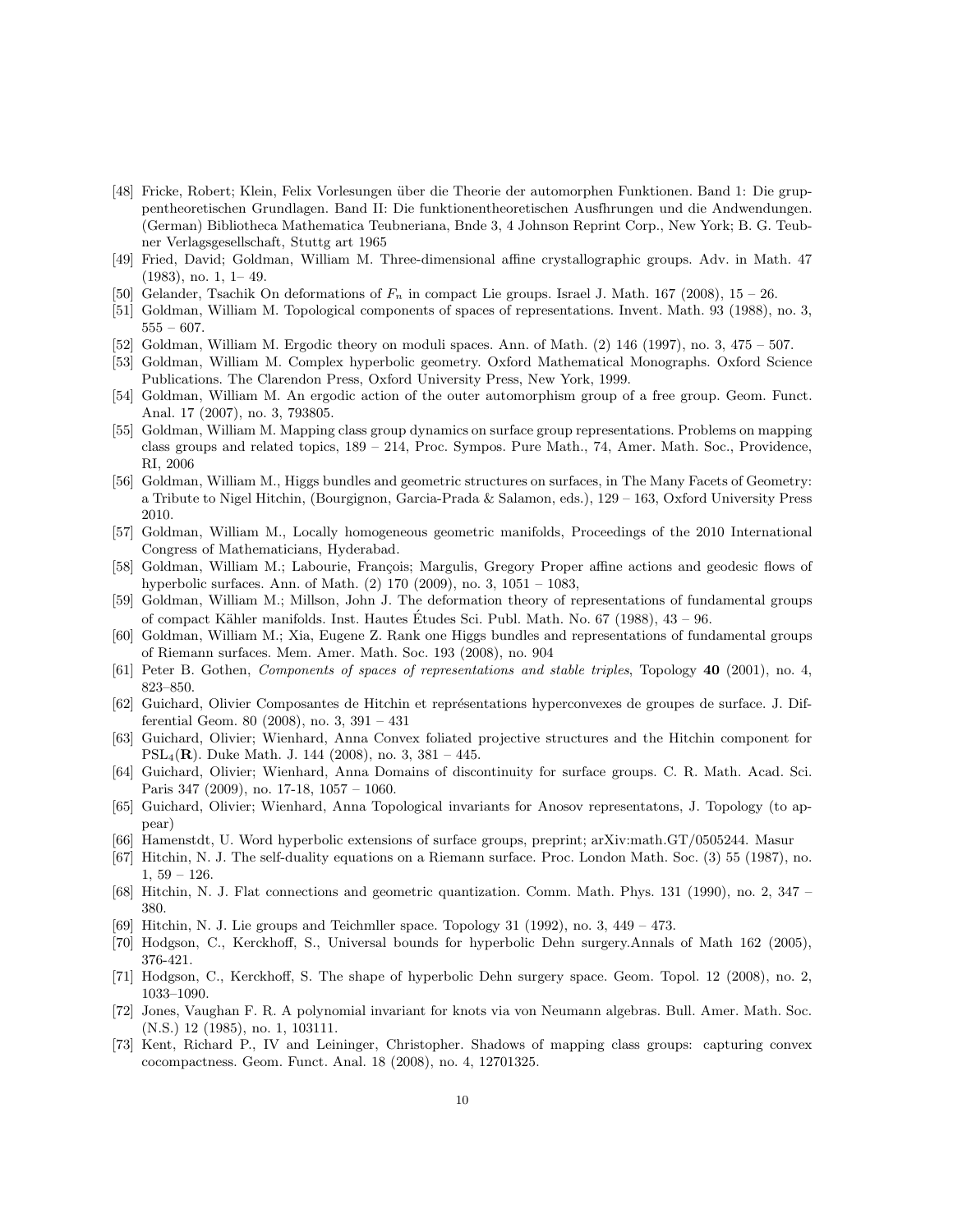- <span id="page-10-10"></span>[74] Kerckhoff, Steven P. The geometry of Teichmller space. Proceedings of the International Congress of Mathematicians, Vol. 1, 2 (Warsaw, 1983), 665 – 678, PWN, Warsaw, 1984.
- <span id="page-10-5"></span>[75] Labourie, François Flat projective structures on surfaces and cubic holomorphic differentials. Pure Appl. Math. Q. 3 (2007), no. 4, part 1, 1057 – 1099.
- [76] Labourie, François Anosov flows, surface groups and curves in projective space. Invent. Math. 165 (2006), no. 1, 51 – 114.
- [77] Labourie, Franois Cross ratios, Anosov representations and the energy functional on Teichmller space. Ann. Sci. c. Norm. Supr. (4) 41 (2008), no. 3, 437 – 469.
- <span id="page-10-9"></span><span id="page-10-8"></span>[78] Loftin, John C. Affine spheres and convex  $\mathbb{RP}^n$ -manifolds. Amer. J. Math. 123 (2001), no. 2, 255 – 274.
- [79] Loftin, John C. The compactification of the moduli space of convex RP<sup>2</sup> surfaces. I. J. Differential Geom. 68 (2004), no. 2, 223 – 276.
- <span id="page-10-6"></span>[80] Lusztig, G. Total positivity in reductive groups. Lie theory and geometry, 531 – 568, Progr. Math., 123, Birkhäuser Boston, Boston, MA, 1994
- [81] Margulis, G. A. Discrete groups of motions of manifolds of nonpositive curvature. (Russian) Proceedings of the International Congress of Mathematicians (Vancouver, B.C., 1974), Vol. 2, pp. 21 – 34. Canad. Math. Congress, Montreal, Que., 1975.
- <span id="page-10-16"></span>[82] Margulis, G. A. Complete affine locally flat manifolds with a free fundamental group. Automorphic functions and number theory, II. Zap. Nauchn. Sem. Leningrad. Otdel. Mat. Inst. Steklov. (LOMI) 134 (1984), 190 – 205.
- <span id="page-10-15"></span><span id="page-10-14"></span>[83] Masur, Howard. Measured foliations and handlebodies. Ergodic Theory Dynam. Systems 6 (1986), no. 1, 99116.
- [84] McCarthy, John and Papadopoulos, Athanase. Dynamics on Thurston's sphere of projective measured foliations. Comment. Math. Helv. 64 (1989), no. 1, 133166.
- <span id="page-10-17"></span>[85] Mess, G. Lorentz spacetimes of constant curvature. Geom. Dedicata 126 (2007), 3–45.
- [86] Milnor, John On fundamental groups of complete affinely flat manifolds. Advances in Math. 25 (1977), no. 2, 178 – 187.
- [87] Milnor, J. Hilbert's problem 18: on crystallographic groups, fundamental domains, and on sphere packing. Mathematical developments arising from Hilbert problems (Proc. Sympos. Pure Math., Northern Illinois Univ., De Kalb, Ill., 1974), pp. 491 – 506. Proc. Sympos. Pure Math., Vol. XXVIII, Amer. Math. Soc., Providence, R. I., 1976.
- <span id="page-10-2"></span>[88] Minsky, Yair The classification of Kleinian surface groups. I. Models and bounds. Ann. of Math. (2) 171  $(2010)$ , no. 1,  $1 - 107$
- <span id="page-10-13"></span><span id="page-10-3"></span>[89] Minsky, Yair Note on dynamics of  $Out(\mathbb{F}_n)$  on  $PSL(2,\mathbb{C})$ -characters, arXiv:0906.3491.
- [90] Morgan, John W.; Shalen, Peter B. Valuations, trees, and degenerations of hyperbolic structures. I. Ann. of Math. (2) 120 (1984), no. 3, 401476.
- <span id="page-10-4"></span>[91] Morgan, John W.; Shalen, Peter B. Degenerations of hyperbolic structures. III. Actions of 3-manifold groups on trees and Thurston's compactness theorem. Ann. of Math. (2) 127 (1988), no. 3, 457519.
- <span id="page-10-0"></span>[92] Mostow, G. D. Strong rigidity of locally symmetric spaces. Annals of Mathematics Studies, No. 78. Princeton University Press, Princeton, N.J.
- <span id="page-10-1"></span>[93] Narasimhan, M. S.; Seshadri, C. S. Stable and unitary vector bundles on a compact Riemann surface. Ann. of Math. (2) 82 1965 540 – 567.
- <span id="page-10-7"></span>[94] Penner, R. C. The decorated Teichmller space of punctured surfaces. Comm. Math. Phys. 113 (1987), no. 2, 299339.
- <span id="page-10-11"></span>[95] Pickrell, Doug; Xia, Eugene Z. Ergodicity of mapping class group actions on representation varieties. I. Closed surfaces. Comment. Math. Helv. 77 (2002), no. 2, 339 – 362
- <span id="page-10-12"></span>[96] Pickrell, Doug; Xia, Eugene Z. Ergodicity of mapping class group actions on representation varieties. II. Surfaces with boundary. Transform. Groups  $8$  (2003), no. 4, 397 – 402.
- [97] Poincaré, H. Sur les fonctions abéliennes. Acta Math. 26 (1902), no. 1,  $43 98$
- <span id="page-10-18"></span>[98] Poincaré, H. Mémoire. Les groupes kleinéens. Acta Math. 3 (1966), no. 1,  $49 - 92$ ,
- <span id="page-10-19"></span>[99] Porti, J. Regenerating hyperbolic and spherical cone structures from Euclidean ones. Topology 37 (1998), 365-392.
- [100] Porti, J. and Weiss, H. Deforming Euclidean cone 3-manifolds. Geom. Topol. 11 (2007), 1507–1538.